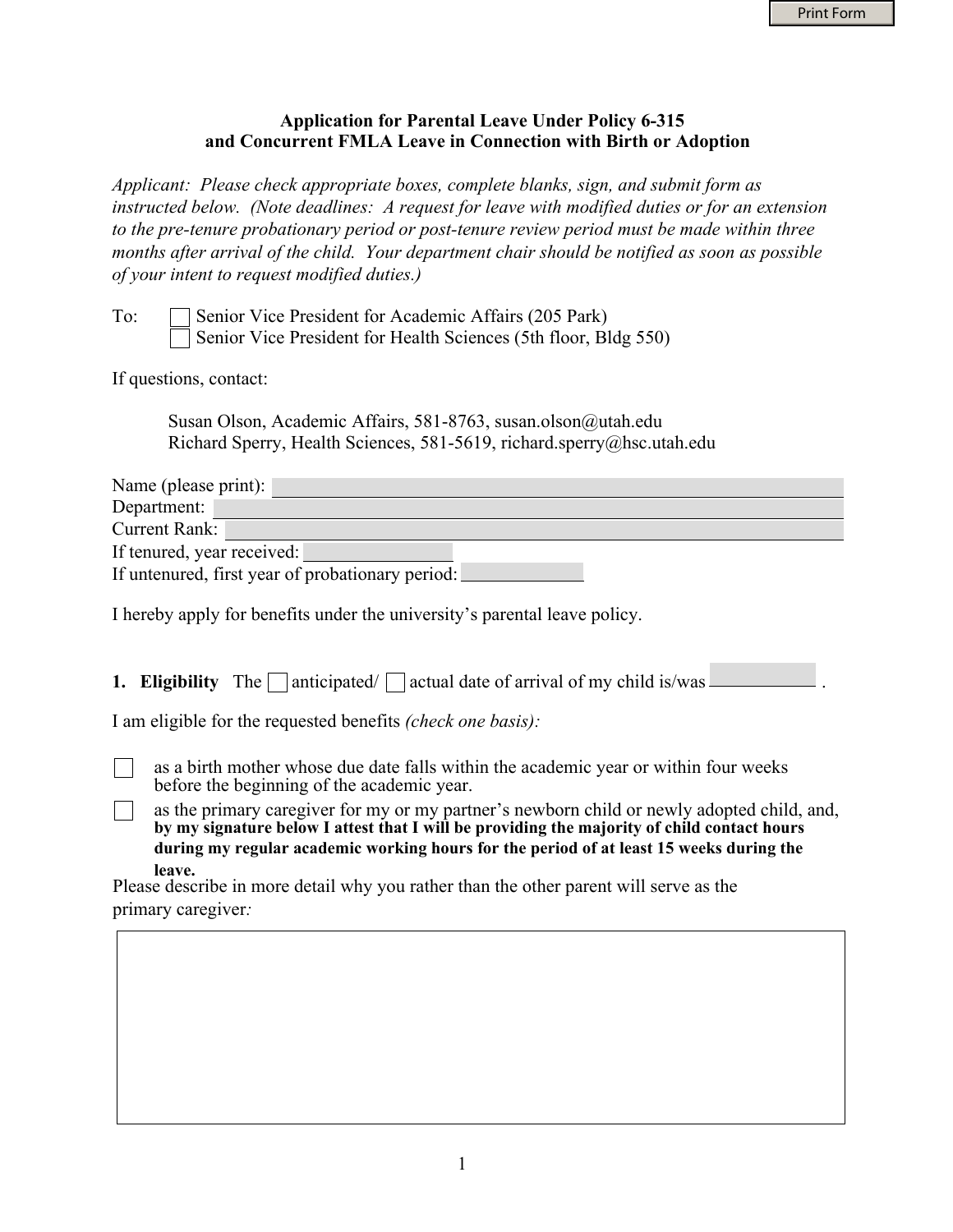## **2. Leave with modification of duties**

I am not requesting a leave with modification of duties. I request a leave with modification of duties for the (Fall, Spring) semester of  $(yr)$ . For 12-month faculty only: I request a leave with modification of duties from (date) to (date).

**I understand that under Policy 6-315 I will receive only 95% of my base salary for the leave semester (unless my department/college provides an additional supplement). I will inform the payroll administrator how the reduction should be spread across the year. I also understand that this leave carries an obligation to return to university service for at least one semester.**

**3. Extension of period for pre- or post-tenure review.** (Note deadline: Extension requests must be made before external reviewers are solicited to begin a formal review or within three months after arrival of the child, whichever is earlier.)

I request a one-year extension of my review period.

At this time, I am not requesting an extension, but I may later do so, before the deadline noted above.

I do not request an extension.

## **4. Applicant's signature, submission of original application, and notification of department chair & academic dean:**

| Applicant's signature | Application date  |
|-----------------------|-------------------|
| Email                 | Telephone contact |

*Applicant instructions:* Submit signed *original* of the form, with *above* parts completed, directly to office of the senior vice president. Check box to indicate that you have provided or within two business days will provide a *copy* of the signed form to:

Department Chair, and Academic Dean

## **5. Departmental signature(s), department/college supplement of salary**

*Department chair instructions:* When you receive a copy of the application, please sign the form (and if a semester of leave has been requested, also check the appropriate box regarding salary reduction/contribution and have your payroll administrator sign the form). Send a copy with your signatures to the office of the vice president. The VP's office will return a copy of the fully completed form to you and the dean.